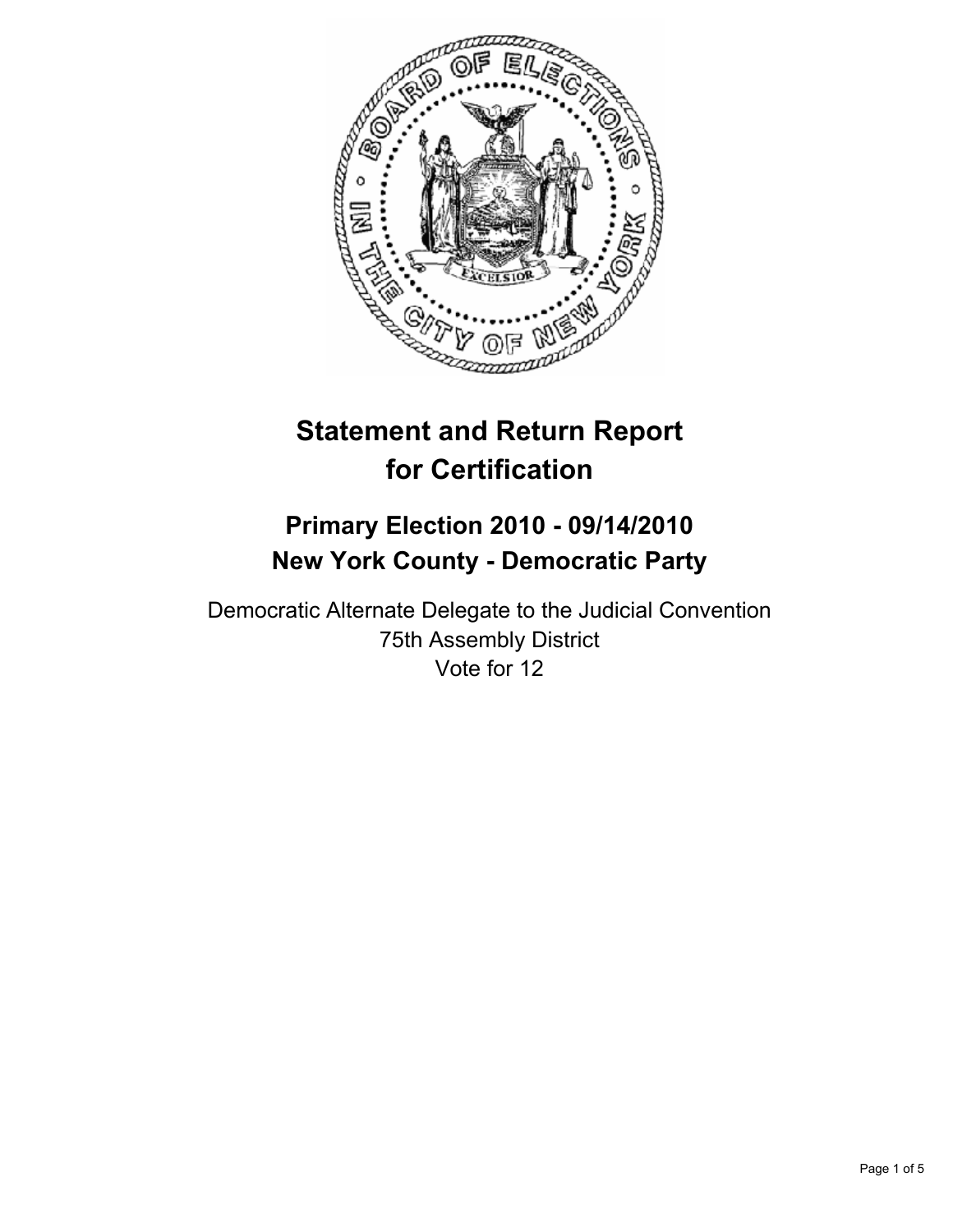

## **Assembly District 75**

| PUBLIC COUNTER               | 8,152        |
|------------------------------|--------------|
| <b>EMERGENCY</b>             | 10           |
| ABSENTEE/MILITARY            | 239          |
| <b>AFFIDAVIT</b>             | 104          |
| <b>JOHN F COLLINS</b>        | 1,476        |
| <b>SANDRA M MARSH</b>        | 1,950        |
| <b>WILLIAM R PAWSON</b>      | 1,157        |
| <b>JON D NALLEY</b>          | 1,262        |
| <b>AISHLING E SIMPSON</b>    | 1,443        |
| <b>JOHN R JOHNSON</b>        | 1,237        |
| TRACY WESTMORELAND           | 1,800        |
| <b>DONATHAN SALKALN</b>      | 1,167        |
| <b>ANTHONY CAVALERI</b>      | 1,371        |
| DAVID K. WARREN              | 1,325        |
| <b>JOSEPH WALSH</b>          | 1,386        |
| <b>LEATHEA E VANADORE</b>    | 1,368        |
| <b>PHILOINE FRIED</b>        | 1,494        |
| <b>RUTH SHAPIRO</b>          | 2.307        |
| <b>GILBERT FLORES</b>        | 1,467        |
| RICHARD ROBINSON             | 1,393        |
| <b>JAMES CAMPBELL</b>        | 1,464        |
| <b>BERENICE BUSSON</b>       | 1,584        |
| <b>WALTER NAEGLE</b>         | 1,380        |
| <b>WINIFRED SANDERS</b>      | 1,583        |
| DOROTHY TOBACMAN             | 1,634        |
| <b>JANIS KLEIN</b>           | 1,808        |
| <b>NAOMI HUTTER</b>          | 1,712        |
| EDITH F COLLINS              | 1,724        |
| ALAN (WRITE-IN)              | 1            |
| ALEX RODRIGUEZ (WRITE-IN)    | 1            |
| ANDREW AARONS (WRITE-IN)     | 1            |
| ANNE RAPHAEL (WRITE-IN)      | 1            |
| ARLENE KAROLE (WRITE-IN)     | 1            |
| ARTHUR VANDAMM (WRITE-IN)    | 2            |
| <b>BOB CURTIS (WRITE-IN)</b> | 1            |
| BRIAN JORDAN (WRITE-IN)      | 1            |
| C. HENDERSON (WRITE-IN)      | 1            |
| CAROL HOLLAPH (WRITE-IN)     | 1            |
| CHARLES DERITY (WRITE-IN)    | 1            |
| CLIFFORD COHEN (WRITE-IN)    | 2            |
| DAVID P WILLIS (WRITE-IN)    | 1            |
| DELORES PEPRAZ (WRITE-IN)    | 1            |
| DENZEL WASHINGTON (WRITE-IN) | 1            |
| DON TRUITT (WRITE-IN)        | 1            |
| DOTTYE SEALES (WRITE-IN)     | 1            |
| FRAN SCHOEN (WRITE-IN)       | $\mathbf{1}$ |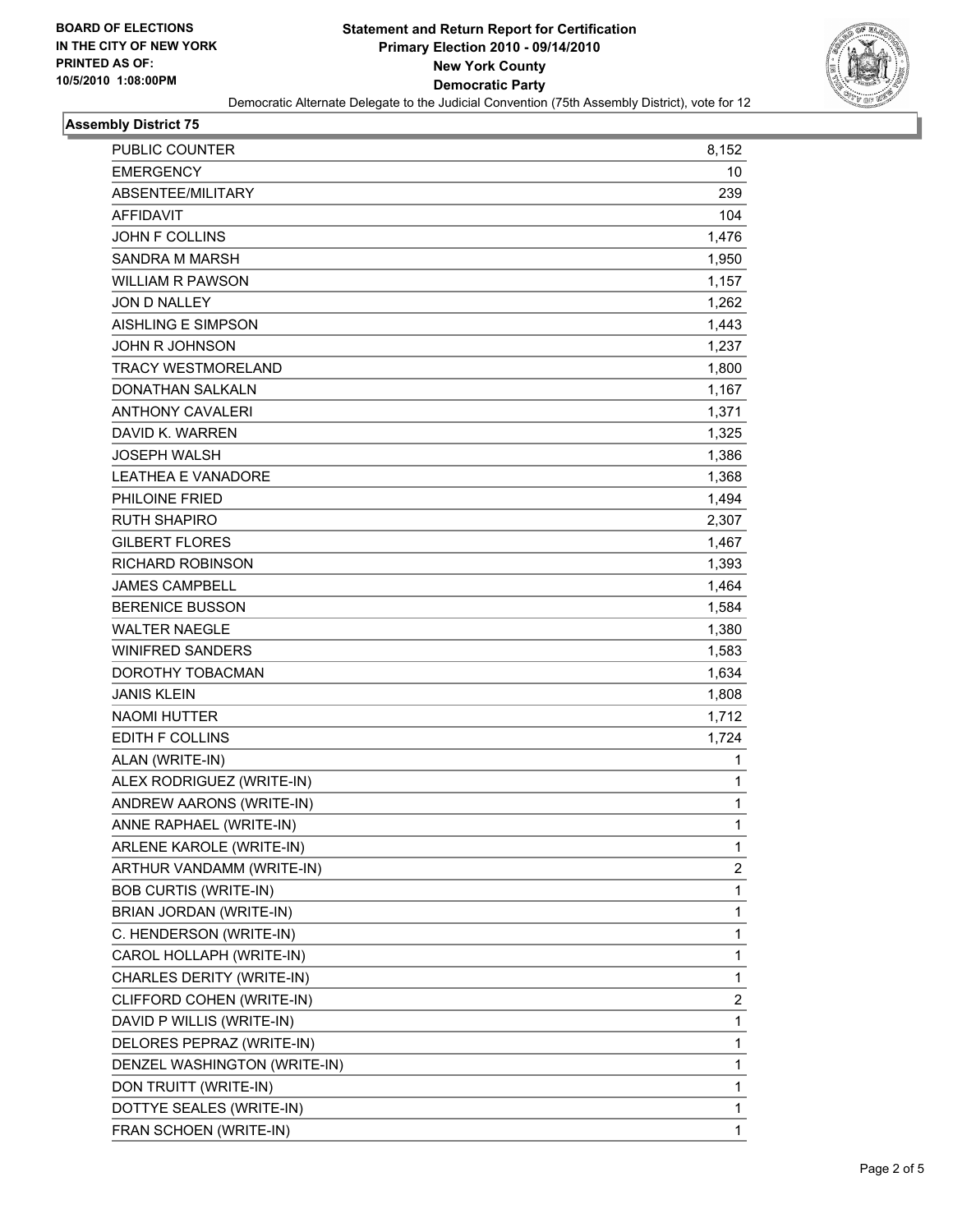

# **Assembly District 75**

| <b>GORDON SUMNER (WRITE-IN)</b>   | 1      |
|-----------------------------------|--------|
| HARRY MILLER (WRITE-IN)           | 1      |
| HENRY DOTSON (WRITE-IN)           | 1      |
| HOMEY D CLOWN (WRITE-IN)          | 1      |
| JAMES ENGLISH (WRITE-IN)          | 1      |
| <b>JAMES MOREY (WRITE-IN)</b>     | 1      |
| JEFF GORDON (WRITE-IN)            | 1      |
| JIM GRANIELA (WRITE-IN)           | 1      |
| JOSEPH F REIGDAS (WRITE-IN)       | 1      |
| JUDID LOPEZ (WRITE-IN)            | 1      |
| KELSEY GRAMMAR (WRITE-IN)         | 1      |
| LADY GAGA (WRITE-IN)              | 1      |
| LYN BROOKS (WRITE-IN)             | 1      |
| MARGARITA LOPEZ-TORRES (WRITE-IN) | 1      |
| MARIA DIOGI (WRITE-IN)            | 1      |
| MINCE NALLS (WRITE-IN)            | 1      |
| NO NAME (WRITE-IN)                | 78     |
| NORMAN LEAR (WRITE-IN)            | 1      |
| NORMAN SIEGEL (WRITE-IN)          | 1      |
| PATRICK NOEL (WRITE-IN)           | 1      |
| RICHARD GOTTFRIED (WRITE-IN)      | 1      |
| RITA PANCHAKY (WRITE-IN)          | 1      |
| ROBERT A KENNEDY (WRITE-IN)       | 1      |
| RON SUPRIRAN (WRITE-IN)           | 1      |
| SCOTT BAKER (WRITE-IN)            | 1      |
| SOLOMON SHULMAN (WRITE-IN)        | 1      |
| THERESA CICCONE (WRITE-IN)        | 2      |
| THOMAS ADCOCK (WRITE-IN)          | 1      |
| UYETTA KIRKLAND (WRITE-IN)        | 1      |
| VINCENT DIOGI (WRITE-IN)          | 1      |
| WAHY STROUSS (WRITE-IN)           | 1      |
| <b>Total Votes</b>                | 36,621 |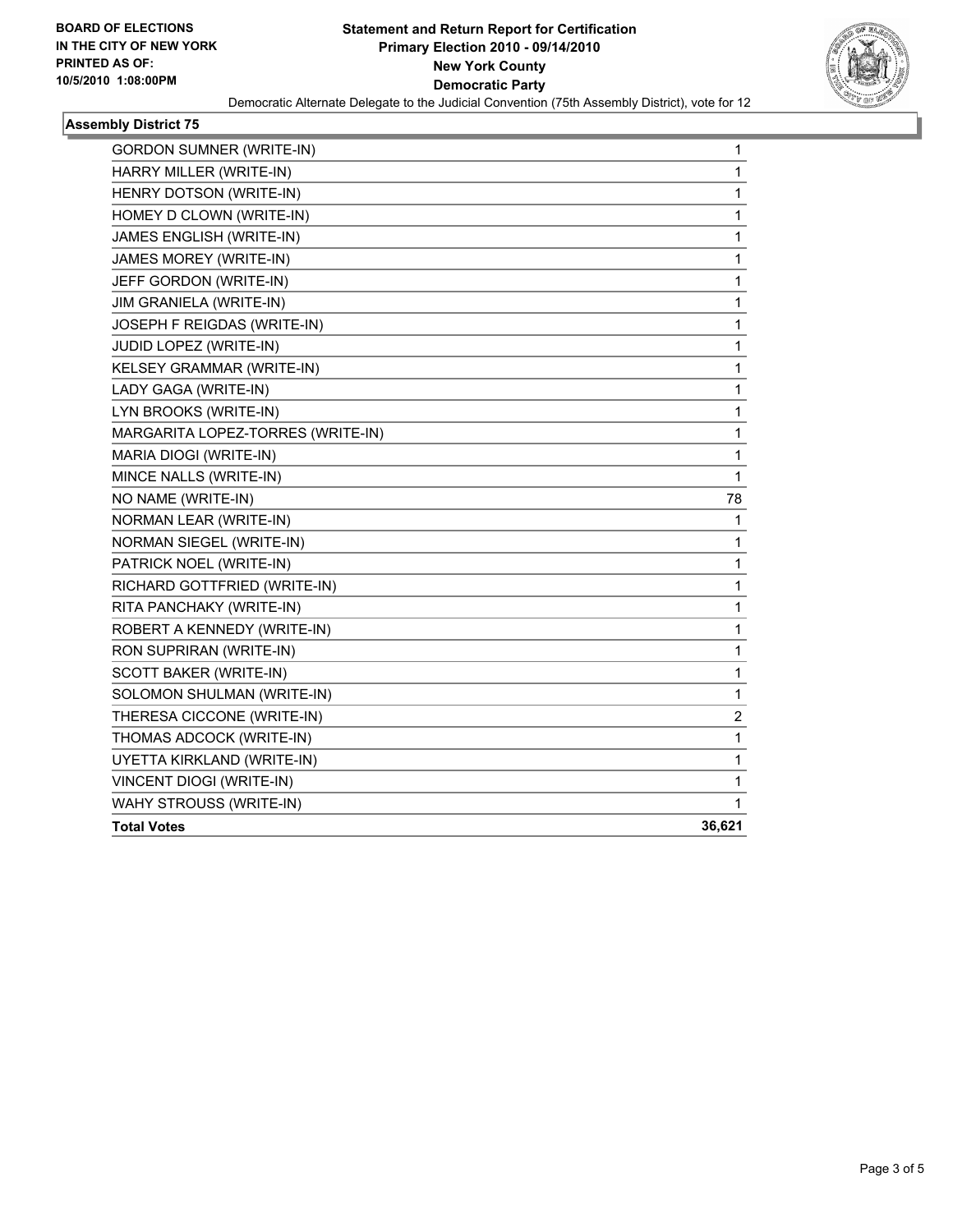# **Statement and Return Report for Certification Primary Election 2010 - 09/14/2010 New York County Democratic Party** Democratic Alternate Delegate to the Judicial Convention (75th Assembly District), vote for 12



## **Total for Democratic Alternate Delegate to the Judicial Convention (75th Assembly District) - New York County**

| PUBLIC COUNTER               | 8,152        |
|------------------------------|--------------|
| <b>EMERGENCY</b>             | 10           |
| ABSENTEE/MILITARY            | 239          |
| AFFIDAVIT                    | 104          |
| <b>JOHN F COLLINS</b>        | 1,476        |
| SANDRA M MARSH               | 1,950        |
| <b>WILLIAM R PAWSON</b>      | 1,157        |
| JON D NALLEY                 | 1,262        |
| <b>AISHLING E SIMPSON</b>    | 1,443        |
| <b>JOHN R JOHNSON</b>        | 1,237        |
| <b>TRACY WESTMORELAND</b>    | 1,800        |
| <b>DONATHAN SALKALN</b>      | 1,167        |
| <b>ANTHONY CAVALERI</b>      | 1,371        |
| DAVID K. WARREN              | 1,325        |
| <b>JOSEPH WALSH</b>          | 1,386        |
| <b>LEATHEA E VANADORE</b>    | 1,368        |
| PHILOINE FRIED               | 1,494        |
| <b>RUTH SHAPIRO</b>          | 2,307        |
| <b>GILBERT FLORES</b>        | 1,467        |
| <b>RICHARD ROBINSON</b>      | 1,393        |
| <b>JAMES CAMPBELL</b>        | 1,464        |
| <b>BERENICE BUSSON</b>       | 1,584        |
| <b>WALTER NAEGLE</b>         | 1,380        |
| <b>WINIFRED SANDERS</b>      | 1,583        |
| DOROTHY TOBACMAN             | 1,634        |
| <b>JANIS KLEIN</b>           | 1,808        |
| <b>NAOMI HUTTER</b>          | 1,712        |
| EDITH F COLLINS              | 1,724        |
| ALAN (WRITE-IN)              | 1            |
| ALEX RODRIGUEZ (WRITE-IN)    | 1            |
| ANDREW AARONS (WRITE-IN)     | $\mathbf{1}$ |
| ANNE RAPHAEL (WRITE-IN)      | $\mathbf{1}$ |
| ARLENE KAROLE (WRITE-IN)     | 1            |
| ARTHUR VANDAMM (WRITE-IN)    | 2            |
| <b>BOB CURTIS (WRITE-IN)</b> | 1            |
| BRIAN JORDAN (WRITE-IN)      | 1            |
| C. HENDERSON (WRITE-IN)      | $\mathbf{1}$ |
| CAROL HOLLAPH (WRITE-IN)     | 1            |
| CHARLES DERITY (WRITE-IN)    | 1            |
| CLIFFORD COHEN (WRITE-IN)    | 2            |
| DAVID P WILLIS (WRITE-IN)    | 1            |
| DELORES PEPRAZ (WRITE-IN)    | 1            |
| DENZEL WASHINGTON (WRITE-IN) | $\mathbf{1}$ |
| DON TRUITT (WRITE-IN)        | 1            |
| DOTTYE SEALES (WRITE-IN)     | 1            |
| FRAN SCHOEN (WRITE-IN)       | 1            |